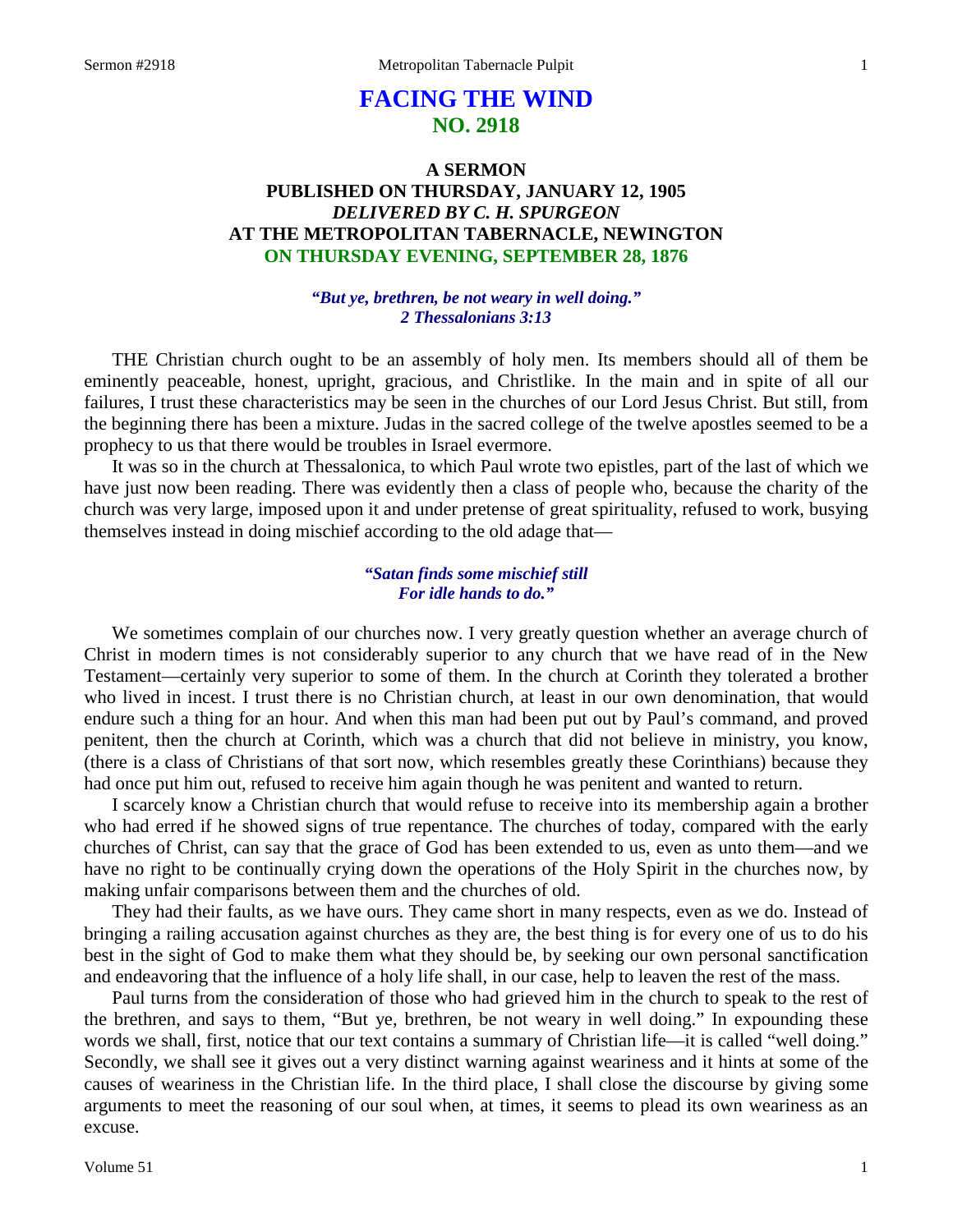**I.** First, then, brethren, our text contains A SUMMARY OF CHRISTIAN LIFE.

It is "well doing." This is all you have to do—you that have been redeemed by the blood of Jesus and renewed in the spirit of your minds. You have to spend your lives in well doing.

Now this is a very comprehensive term and we are certain that it includes *the common acts of daily life*. You perceive the apostle had been speaking of some who would not work—"working not at all," he says, and he commands them that they should labor and should eat their own bread. It is clear, then, from the connection, that the work by which a man earns his daily bread is a part of the well doing to which he is called.

It is not alone preaching and praying and going to meetings that are to be commended. These are useful in their place. But well doing consists in taking down the shutters and selling your goods, tucking up your shirt sleeves and doing a good day's work—sweeping the carpets and dusting the chairs, if you happen to be a domestic servant. Well doing is attending to the duties that arise out of our relationships in life—attending carefully to them and seeing that in nothing we are eye-servers and men-pleasers, but in everything are seeking to serve God.

I know it is difficult to make people feel that such simple and ordinary things as these are well doing. Sometimes stopping at home and mending the children's clothes does not seem to a mother quite so much "well doing" as going to a prayer meeting, and yet it may be that the going to a prayer meeting would be ill-doing if the other duty had to be neglected. It still is a sort of superstition among men that the cobbler's lap stone and the carpenter's adze are not sacred things and that you cannot serve God with them, but that you must get a Bible and break its back at a revival meeting, or give out a hymn and sing it lustily in order to serve God.

Now, far am I from speaking even half a word against all the zeal and earnestness that can be expended in religious engagements. These things you ought to have done, but the other things are not to be left undone, or to be depreciated in any way whatever. When Peter saw the sheet come down from heaven, you remember it contained all manner of beasts and creeping things. God said even of the creeping things that He had cleansed them and they were not to be counted common—from which I gather, among a great many other things, that even the most menial of the forms of service—even the commonest actions of life—if they be done as unto the Lord, are cleansed and become holy things, and are by no means to be despised.

Do not cry down your church, but make your house also your church. Find fault as you like with vestments, but make your ordinary smock-frock your vestment and be a priest in it to the living God. Away with superstition! Kill it by counting every place to be holy, every day to be holy, and every action that you perform to be a part of the high priesthood to which the Lord Jesus Christ has called every soul that He has washed in His precious blood.

That these common things are well doing is very evident, if you will only think of the result of their being left undone. There is a father and he thinks that to go to his work—such common work as his cannot be especially pleasing in God's sight. He means to serve God and so he stays home, and he is upstairs in prayer when the factory bell is ringing and he ought to be there. He hears that there is a conference in the morning, so he attends that—and then he has another period of prayer—he spends all the week like that and then on Saturday night there is nothing for his wife.

Now, you see, directly, that he has been ill-doing, because it was his duty to provide for his own household. And if a man, being a husband and a father, neglects to find daily food for his wife and little children, all the world cries shame on him. Does not nature itself say, "This man cannot be engaged in well doing"? It cannot possibly be so. Though at first sight the ordinary toil for daily bread looks to be a very commonplace thing, yet if you only suppose it to be neglected, the leaving of it out is no commonplace thing, but brings all manner of mischief.

Suppose, on the other hand that the Christian woman were to become so very devout—so ashamed to be like Martha—so certain not to be cumbered with much serving that she would not serve at all in Martha's direction, but always sat still and read and prayed, and meditated, leaving the children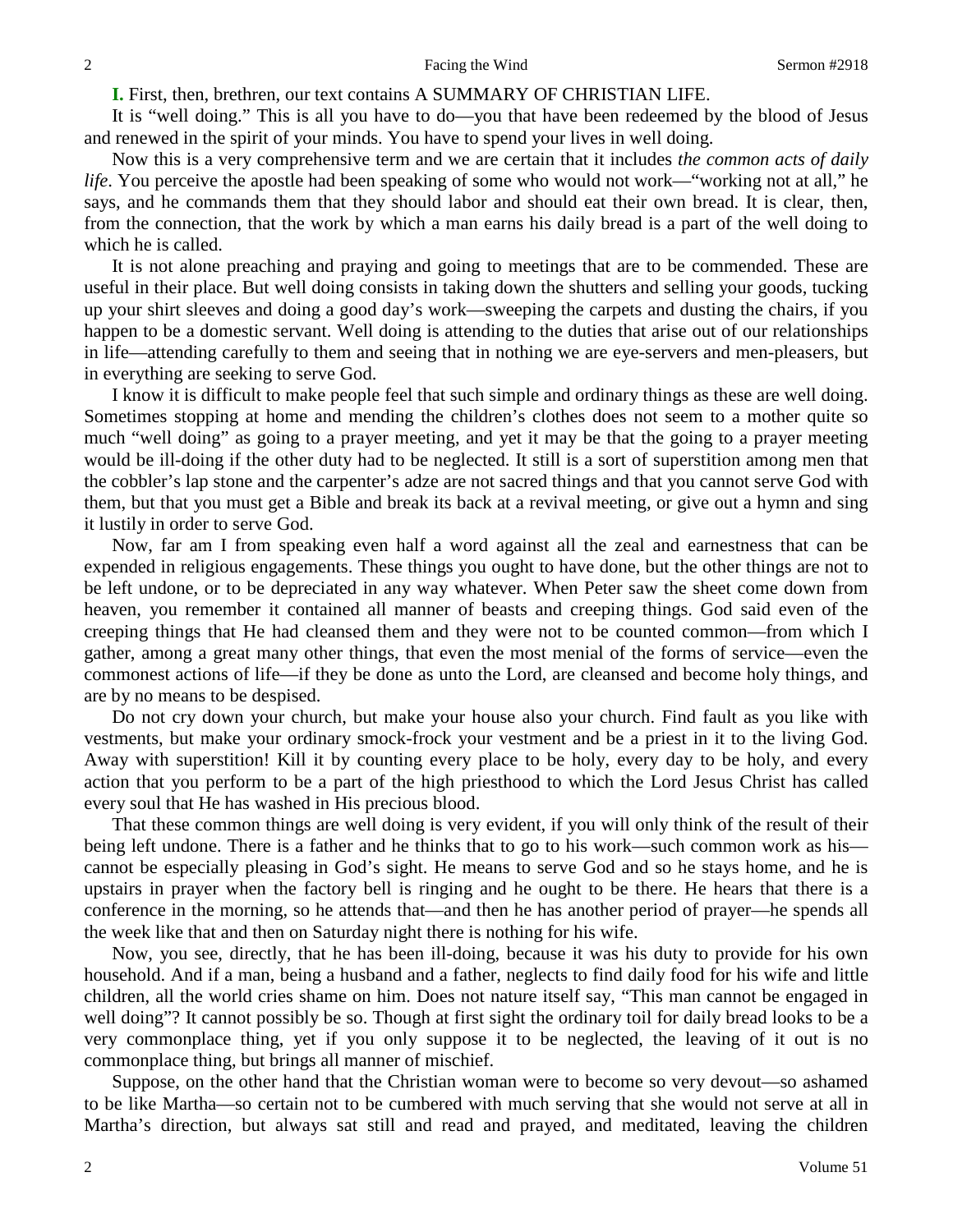unwashed, and nothing done for the household? The husband—perhaps a worldly man—may be driven away from the house by the want of comfort in it and sent into ill company. He may, indeed, be ruined. You can all see that whatever pretense there might be of well doing about the wife's conduct, it would not, it could not really, be well doing, for the first business of the Christian woman placed in that position is to see to it that her household be ordered aright, even as Jesus Christ would have it.

Oh, dear friends, it is an art to balance duties so as never to sacrifice to God one duty stained red with the blood of another duty that you have destroyed in getting this one ready for the sacrifice. Render unto Caesar the things that be Caesar's and unto God the things that be God's. Give to husband and child and to the household the share that is due and then—I will not say give God the rest, but give God that service and all beside. He would not have you bring robbery for burnt offering, and He will accept that as done to Him which you have, as a matter of duty, done to others. So then, common life is included in the term "well doing."

I think, also, from the connection, that any one would conclude that *attending to the poor and doing good to all that are in need* is included in the term "well doing." The connection seems to say that there were certain persons in the Thessalonian church who had abused Christian charity—living upon it, instead of working and eating their own bread. Now, the apostle says, "But ye, brethren, be not weary in well doing."

Do not say, as some do, "There are really so many imposters that I shall give nothing at all. I have been deceived so many times and have given to persons who have only made a bad use of my gift, that I do not intend to open my purse-strings any more, but shall keep what I have or lay it out in some other way." "No," says the apostle, "you must not do that—be not weary in well doing."

It is the part of a Christian man to seek as much as lies in him to do good unto all men—especially to those that are of the household of faith. It is one of Christ's precepts, "Give to him that asketh of thee, and from him that would borrow of thee turn not thou away." A general spirit of generosity to those in need is congruous with the Gospel—the reverse may be suitable to the law with its rigor, but not to the Gospel with its noble-hearted love.

Christian brother, you must look on the things of others as well as your own things. You must remember those that are in necessity as being yourself also a part of the body of Christ. As much as lies in you, "comfort the feeble-minded, support the weak, be patient towards all men." So we see that within the range of "well doing" is included a kind and tender consideration of all those who are in need.

But brethren, the circle of "well doing" which is to be the Christian's life, though it makes a wide sweep, includes *the things that are nearer the center.* "Well doing" means that I love the Lord my God with all my heart—that I commune with Him—that I dedicate myself to Him and give all that I have to the extension of His kingdom and to the honoring of His glorious name.

If you want to know what well doing is, I will give you a few hints and tests. *Everything is well doing that is done in obedience to a divine command.* If you have God's Word for it, it is well doing. Some may call you imprudent, but it is well doing if you do what God bids you, and it is prudent doing, too. In the long run you shall find it so.

When God says, "Do this," let it be done at once—that is well doing. And if He say, "Thou shalt not," then well doing will flee from the accursed thing. Let not your own wisdom and prudence ever fly in the teeth of a positive command of God. When you are doing what God bids you, you are doing well, and you need have no difficulty in defending yourself. God will not suffer that man ever to be confounded who makes the will of God to be the law of his life. So may it always be with us.

Taking the first condition for granted, in the next place *everything is well doing that is done in faith.*  "Whatsoever is not of faith is sin." That is to say, even though the thing you do is right, if you do not believe it to be right it is not right for you. There are many things that I may do that you must not do, because you do not think it would be right to do them. Therefore you must refrain.

Even, I say again, if the thing be not in itself a wrong thing, yet if it *seem* wrong to you, it *will* be wrong to you—therefore do it not. Paul could eat the meat that had been offered to idols without being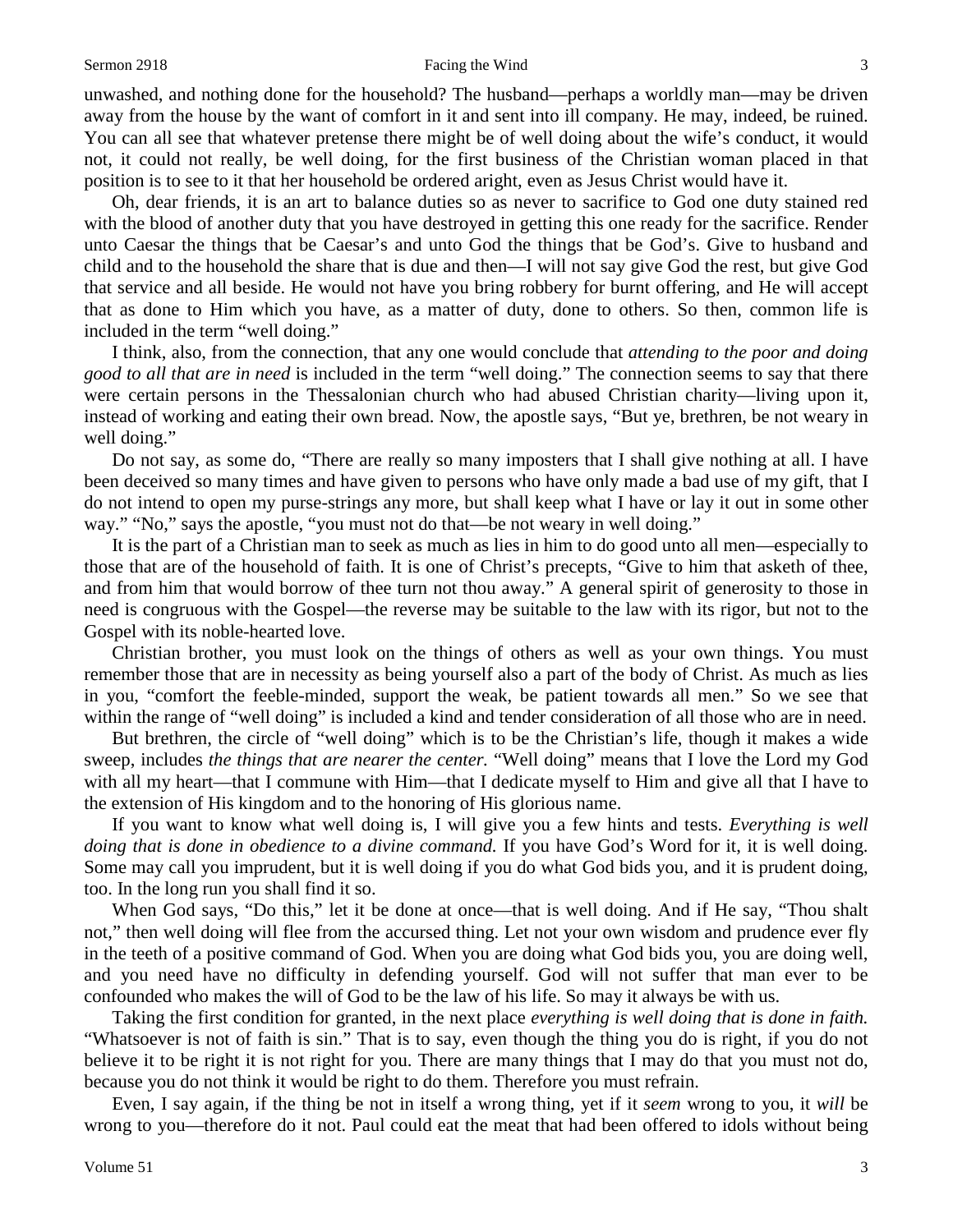troubled in his conscience, but there were some who thought that if they ate it, they would be partakers with the idol. Paul did not think so and moreover, he said, "An idol is nothing in the world. Whatsoever is sold in the shambles I eat asking no question for conscience sake."

Still, "he that doubteth is condemned if he eat." If he has his doubts about it and thinks he should not do it, he must not do it. He will not be practicing the art of well doing if he does that concerning which his conscience raises any scruple. If you can say with Scripture warrant, "God permits this and I can do it, feeling that He permits it," you are doing well in so doing, not else.

Again, *everything that is done out of love to God is well doing*. Ah, this is a motive that sways no man till he is born-again. But when God, who is love, has begotten us into His own likeness, then we love God, and love becomes the motive of all our actions. I hope, beloved, this is the mainspring of our doings and goings—that you would be God's servants or God's ministers because you love God—that you seek to bear up under poverty or to use with discretion and liberality the riches with which you are entrusted because you love God. If a man loves not God, how little there can be of well doing about him. Yea, he lacks the very root of it all if he has not love to God.

*Doing good includes doing what we do in the name of the Lord Jesus*. How this should stop some professors in a great many actions. Have we not the exhortation, "Whatsoever ye do, in word or deed, do all in the name of the Lord Jesus"? If there is anything you cannot do in the name of the Lord Jesus, do it not, for to you it will not be well doing.

In the name of the Lord Jesus you may go to your daily labor, for He went to His for thirty years and worked in the carpenter's shop. In the name of the Lord Jesus you may undertake all the duties of your calling, if that calling be a right one, and if it be not, you have no right to be in it at all, but should get out of it directly. You may do in the name of the Lord Jesus all that men would do if you are a saved soul and your heart be right towards Him.

Still further, *well doing includes that which we do in divine strength*. There is no well doing except we get power to do it from the Holy One of Israel. The Spirit of God is the author of all true fruit in the Christian life. Except we abide in Christ and receive the sap of the sacred Spirit from Him, we cannot bring forth fruit, for, "without me," says He, "you can do nothing." But to work in the divine strength is well doing.

Poor and feeble though it be, if I do it out of love to Christ and with the little strength I have, owning that I would not even that but for His grace, my act is an act of well doing. Even though I have to mourn my failures and mistakes, nevertheless I may feel that with a true heart I am striving to glorify God and that I am surrendering myself to the divine impulses so as to be ready to do everything as unto my Master. Then am I living as a Christian should live in well doing.

Brethren, we are very great at well-wishing, and "if wishes were horses, beggars might ride." If wellwishing meant anything, there would be some very great saints about. But the practice of a Christian should be to do what he knows should be done—well doing. Well-resolving is a very common habit. Well-suggesting and well-criticizing are tempers of mind familiar to most of us. Some of you could take a high degree in criticizing admirably everybody else that does anything and putting your own hands into your pockets and keeping them there. Well-talking is also a great deal more common than well doing. But the Christian life lies in none of these things.

If God has given you the life of the Spirit, you will not bring forth only buds and blossoms and flowers, but there will be fruit—the fruit of well doing.

So much concerning that first point.

**II.** Now let us turn to the second point, which is this—there is A WARNING AGAINST WEARINESS IN WELL DOING.

"Is it possible," you say, "that a child of God can ever grow weary of doing well?" I suppose so, for I remember another text which says, "Let us not be weary in well doing, for in due season we shall reap if we faint not." And the marginal reading of this text itself is, "Faint not." I suppose that, blessed as it is to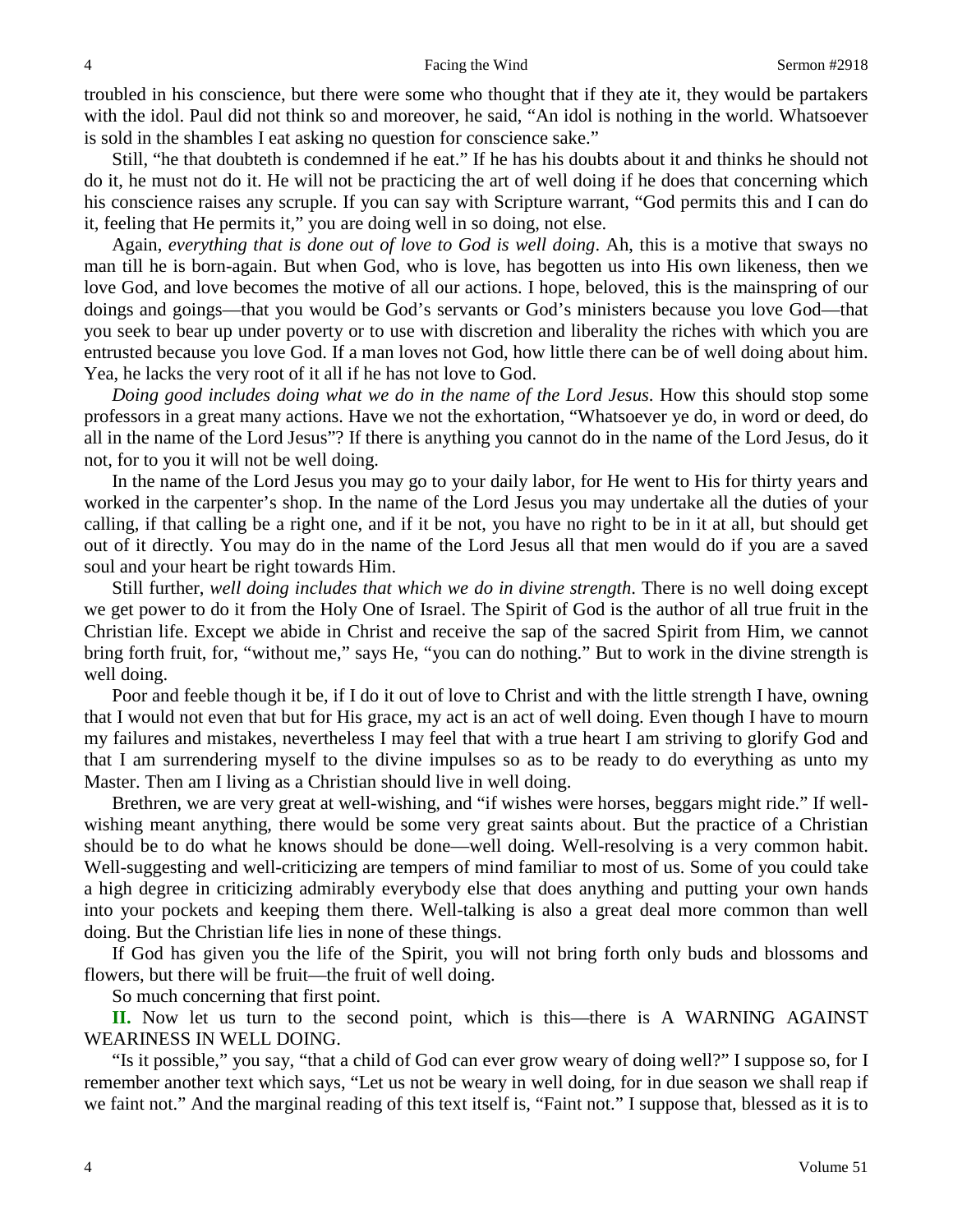#### Sermon 2918 **Facing the Wind** 5

be doing good and to be living unto God, yet while the spirit is willing, the flesh is weak, and there is a danger of our getting weary in the most happy exercise.

The first danger is mentioned in the context. There is a tendency to cease from well doing *because of the unworthy receivers of our good deeds*. As I have already said, there were those in the Thessalonian church who received the gifts of the faithful, and who sat still and did nothing that was of any good, but became a pest and nuisance to their neighbors. Now, the natural tendency of others in the church would be to say, "Well, I do not know what others think about it, but I shall give no more." "No," says the apostle, "be not weary in well doing."

It is bad that that man should make a bad use of your gifts, but it will be worse still if he should induce you to harden your heart. It is a loss, perhaps, to give to a man who wastes, but it will be a greater loss not to give at all.

I remember one who spoke on the missionary question one day saying, "The great question is not, 'Will not the heathen be saved if we do not send them the Gospel?' but 'Are we saved ourselves if we do not send them the Gospel?'" And so it is with regard to Christian gifts. It is not so much a question how far this or that man is benefitted or hurt by what we give, but what about ourselves if we have no heart of compassion for a brother that is in need?

What about the hardening influence on our own soul if we get at last into a condition, that we say, "I am weary in having done what I have done, because I see to what an ill use it is turned"? I believe that to be a common temptation of the present age, and I see that all the political economists and the newspaper men almost as good as tell us that it is one of the most wicked things we can ever do to help the poor at all—it is indeed a dreadful thing, unless we do it through that blessed machinery of the poor law, which seems to be the next thing to the kingdom of heaven in their estimation. There seems to me to be, however, a very long distance between them, and I trust that Christian men will continually by their actions bear their protest against the steeling of the believing Christian's renewed heart against their fellow men because they seem to pervert the well doing into evil.

We have need of warning *because idle examples tempt others to idleness*. If there were in the church at Thessalonica some who did not work, well there would no doubt be others who would say, "We will do the same. Since that fellow never does a hand's-turn, but only goes about and talks, and makes a good thing of it, why should not I do likewise?" "No," says the apostle, "be not weary in well doing. Do not give up your daily work. Do not give up any form of service because others have done so, for you can see, if you look at them, that they turn out to be busybodies. You do not need to become mischiefmakers such as they are. Therefore shun their conduct—avoid it with all your might—and be not weary in well doing even if you see others, who, apparently, prosper by doing nothing at all."

Again, I think the apostle would say to us, "Be not weary in well doing *because of unreasonable and wicked men.*" We read about them just now and I made a remark about them. Whenever anybody gets very earnest for Christ and lays himself out for God's glory, there is sure to be a little lot of unreasonable and wicked men who get round him. The birds go flying through the orchard and they do not say a word to one another till they come to a cherry tree where the cherries are very sweet and ripe. Then they all fall at once and begin to peck away with all their might.

So of an ordinary Christian who is doing little for his Master—nobody says much, except, perhaps, "He is a very good respectable man. Never bothers anybody with his religion." But let him become earnest—let his fruit be ripe and sweet before the Lord, and believe me, more birds than you ever thought were about will come and they will peck at the ripe fruit. That which God approves most will be just that which they most violently condemn.

If you get into such a case as that, my brothers, be not weary of well doing because of your critics. Does it matter, after all, what men think of us? Are we their servants? Do we live on the breath of their nostrils? Do they think that their praises inflate and exalt us? Do they dream that their censures can make us sleep a wink less or even ruffle our spirits? I trust, if we know the Lord aright, we are of the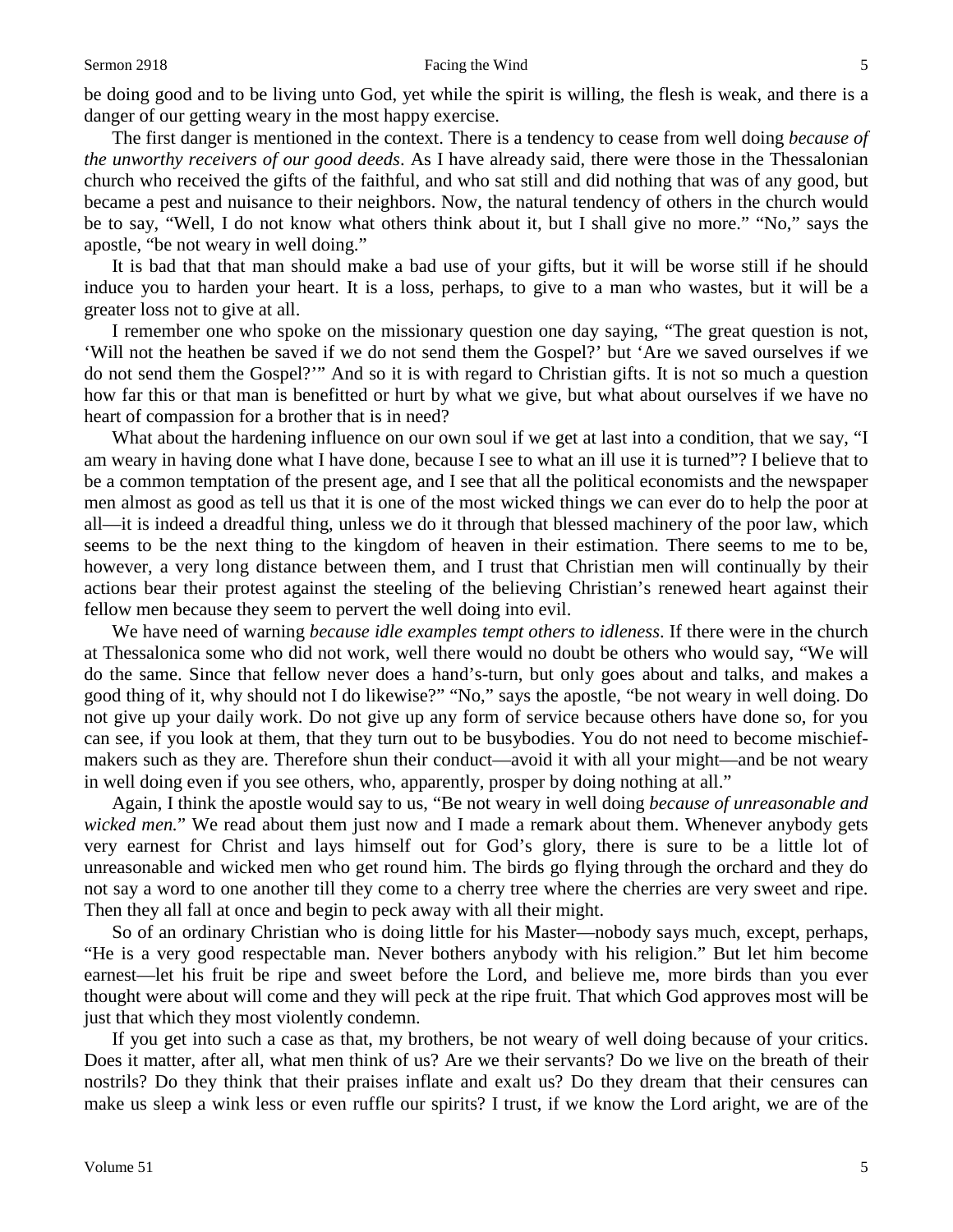mind of Ann Askew, who, after she had been racked, sat up with every bone out of joint, and as full of pain as she could live, said to her tormentors—

> *"I am not she that list My anchor to let fall, For every drizzling mist. My ship's substantial."*

And she bore out the storm and did not intend to cast anchor because of her persecutors. Glory be to God when He shall have delivered you altogether from the bleating of the sheep and from the howling of the wolves, too, and make you willing to let your enemies say their say—and say it over again as long as it pleases them—but as for you, your heart is fixed to go on in what you know to be well doing, till your Master Himself shall say to you, "Well done!"

Once more. There is a temptation to cease from well doing not only because of unreasonable and wicked men outside the church, but according to the context—and I am keeping to that—*because of busybodies inside the church.* Some of these are men—some of them are not. There are busybodies about everywhere. They do not speak out very distinctly—they whisper and they do it with a sigh. Perhaps nothing is said, but there is a shrug of the shoulders. "So-and-So is an excellent woman." "What a wonderful work she is doing for Christ." "Well—yes, but—"

"Such-and-such a man! How greatly God honors him in the winning of souls." "Yes—ah, yes—I *suppose* it is so." That is the style. And then straightway there are ambiguous voices sounding abroad and depreciating things said. I have known some of tender heart that have suffered—I dare not think how much—from the insinuations of idle people who, I hope, did not know the suffering they were causing or they would have run to give help instead.

But there is so much of this thoughtless babbling of innuendos even among those who, we trust, are God's people, that if any such are here I would earnestly entreat them to give up that bad business. And if any brother or sister here has suffered from such people, do not suffer more than you can help it, for this idle chatter is not worth a thought.

Do not let it prey upon your mind because—well, there is nothing in it. All the dirt that people can fling will brush off when it is dry. You do not expect, do you, to go to heaven on a grassy path that is mowed and rolled for you every morning, with all the dew swept off? If you expect that, you will be mistaken.

You may even learn something from what these busybodies say about you. It is not true, of course, but brother, if they had known you better they might have said something worse that was true. They picked a fault where there was none. Well, but you know there are some faults that they do not know, and had not you better amend them lest they should pick those next time? The eagle eye of envy and malice should even be sanctified to our good, to keep us the more watchful, and to make us more earnestly seek to be diligent in well doing.

Courage! faint heart—it will all be over by and by, and we shall be before that judgment seat where the talk of friends and the threats of foes will go for nothing. We are being examined here by this and that, but what matters the result of the examination? The Lord weighs the spirits and if in those great scales at last we shall, by divine grace, escape from having the sentence pronounced, "Thou art weighed in the balance and found wanting," it will be a theme for everlasting joy. Let us look to that verdict and not care for the praise or blame of men.

**III.** Now I am going to close by bringing up A FEW ARGUMENTS TO KEEP MY DEAR BRETHREN WITH THEIR FACE TO THE WIND.

I want you that are going uphill for Christ, and find the wind blowing very sharp, to set a hard face against a strong wind and to go right straight on all the same. If you have to fight your way to heaven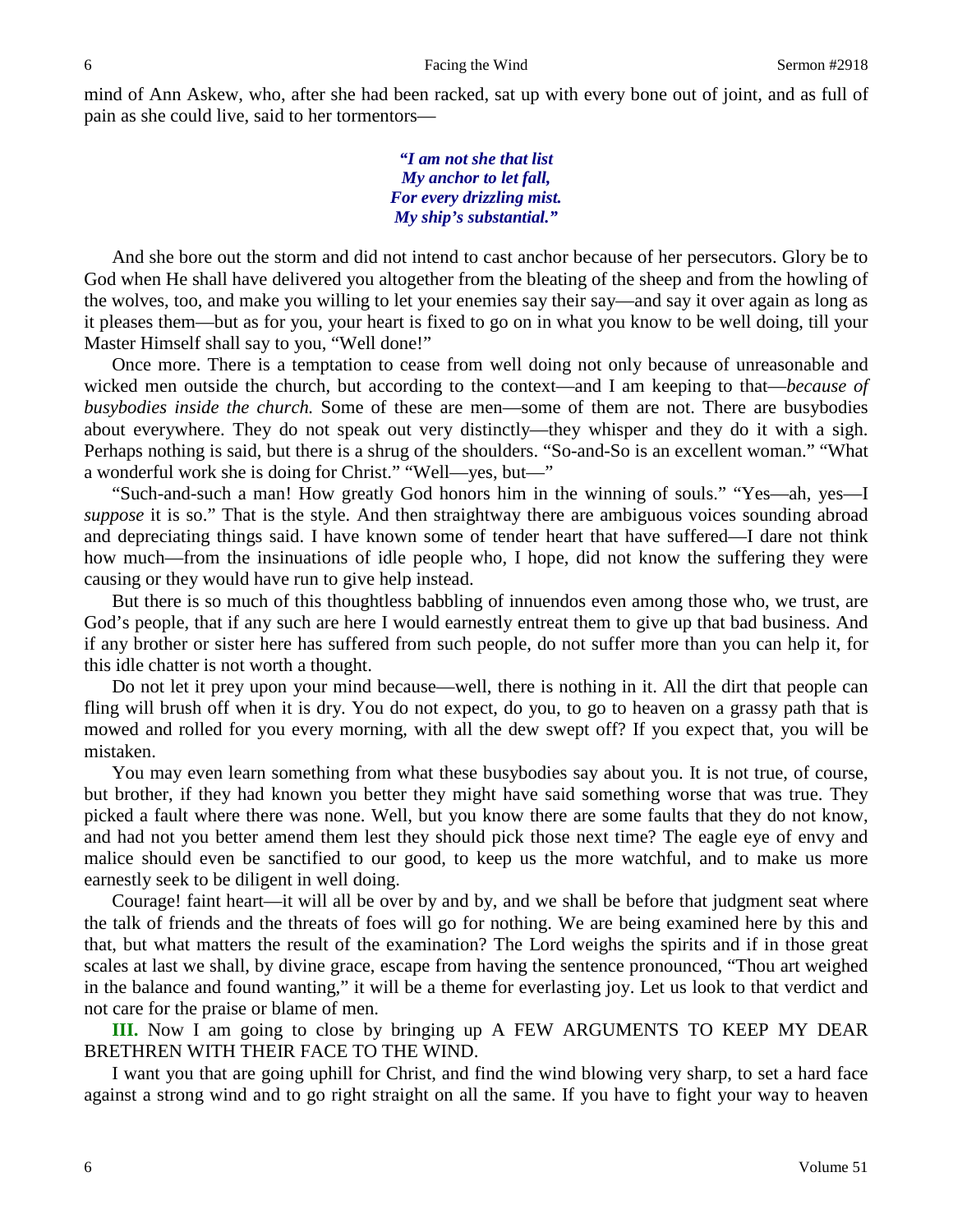#### Sermon 2918 **Facing the Wind** 7

through every inch of your life, I would encourage you still to keep on. May God's Spirit give you strength to do so!

And first, you say, "Oh, but this service—keeping your garments always white—is hard work. *Well doing needs so much effort.* I am afraid I shall be weary." Now, I would ask you to remember that when you had just begun business, and you wanted to make a little money, how early you rose in the morning, how many hours you worked in the day! Why, you that are getting grey now knew that in those days everybody wondered at you, because you threw such strength into everything—you did the work of two or three men. What was all that effort for? For yourself, was it not?

My dear brother, can you put all those exertions forth for yourself and cannot you put out as much effort for Christ? That was only for the worldly things—shall there not be something like that in the spiritual things? It is enough to shame some people—the way they toil to get on in business and then the little energy they show in the things of Christ.

I used to tell a story of a brother I once knew who, at the prayer meeting, was accustomed to pray in such a way that I was always sorry when he got up, for nobody could hear him. And I always thought that he had a very feeble voice. I had indistinctly heard the brother mutter something to God and I felt that we had better not ask him again, for his voice was so thin.

But I stepped into his shop one day—he did not know that I was there and I heard him say, "John, bring that half-hundred weight." "Oh," I thought, "there is a very different tone in the business from what there is in the prayer meeting." It is symbolical of a great many people. They have one voice for the world and another voice for Christ. What weight they throw into the ordinary engagements and what little force and weight there is when they come to the things of God!

If that should touch any brother here, I hope he will carefully take it to himself. I am afraid it has to do with a great many of us and I put it thus—if for the poor things of this world we have often manifested so much vigor, what ought to be expected of us—of us who are under such obligations to divine grace—in the service of such a Master in reference to eternal things.

"But" says one, "such *well doing requires so much self-denial*. I trust I am a Christian, but I sometimes hesitate because to deny one's self again and again and again, and to lead a life of constant self-denial is, I am afraid, too much for me." Yes, but dear brother, recollect what Paul bids you remember. He was thinking of the men that went to the boxing matches and the men that went to the races among the Greeks, how they had to contend for a crown that was only of parsley or laurel. But weeks and months before they ran, they kept under their body, and brought it into subjection, and denied themselves all sorts of things they would have rejoiced in, till they got the muscles well out and by degrees pulled the flesh off their bones to get them into condition to enter into the arena.

Now, says the apostle, they do it for a corruptible crown, but we for an incorruptible. I am sure the hardships to which some of those champions in the public games put themselves were enough to make the cheek of professors mantle with crimson when they think that the little self-denials of their life are often too severe for them. May God in infinite mercy help us not to be weary in well doing since these stand before us as examples.

"Ay," says one, "but I grow weary because, though I could deny myself, continued *well doing brings such persecution*. I am surrounded by people who have no sympathy with me. On the contrary, if they could stamp out the little spark of spiritual religion that I have in me, they would be glad to do it." Now, my dear brother, be not weary in well doing because of this, but look up yonder. I can see in vision a white-robed throng. Each one bears a palm branch and together they sing an exultant song of triumph. Who are these that thus wear a ruby crown?

> *"These are they who bore the cross, Faithful to their Master died, Suffered in His righteous cause, Followers of the Crucified."*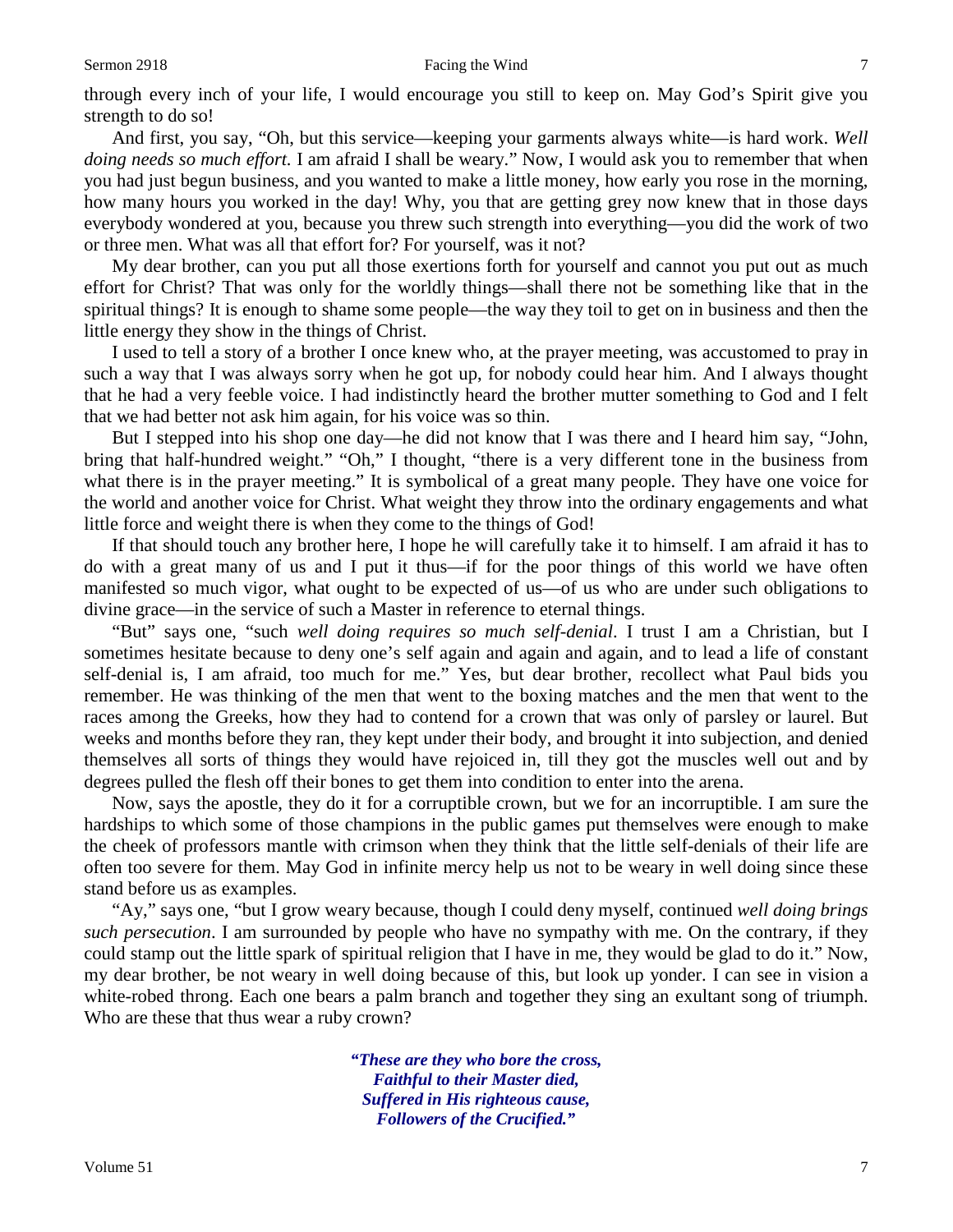Take down Master Fox's *Book of Martyrs* and read a dozen pages—and after that see whether you are able to put yourselves on a par with the saints of old. "Ye have not yet resisted unto blood, striving against sin." Your persecution is only a silly joke or two against you, a bit of frivolous jesting—that is all. These things break no bones. O sirs, ask grace to enable you to rejoice and to be exceeding glad when they say all manner of evil against you falsely for Christ's sake. For so persecuted they the prophets that were before you—therefore be not dismayed.

But another says, "No, sir, I could bear anything for Christ, but do you know, I have been trying to do good to my neighbors, to the children of my class, and to the others—and I really think that the more I try to do good to people, the worse they are—*well doing is followed by so little result.* I have labored in vain and spent my strength for naught, and you know, sir, that hope deferred makes the heart sick. They seem to refuse and reject my message, though I put it very kindly."

Now listen to me, if ever you listened in your life. You must not—you *dare not*—complain of this because—and I know you well, there once came to your door one who loved you better than you love these people—He knocked with a hand that had been pierced for you and you refused Him admission. He knocked and knocked again, and said, "Open to me for my head is filled with the dew, and my locks with the drops of the night," but you would not open to Him.

Then He went His way and you were much worse than before. Sometimes you said you would open, but you did not. And by the month together—ah, perhaps I do not exaggerate when I say, by the year together—"that man of love, the Crucified," came to you again and again and again, and pleaded His wounds and blood with you, and yet you did refuse Him.

You have admitted Him now, but no thanks to you—you would never have done it if He had not put in His hand by the hole of the door, and then your heart was moved for Him. Then He came into your soul and He is supping with you still. Now, after that, you must never say a word when they shut the door against you. You must, say, "This is how I served my Master. It has come back to me again, good measure, but not pressed down or running over. And so I am well content to bear rebuffs for His sake, since He bore them from me, even from me."

"Still," says one, "I have gone on and on, trying to do good in my sphere. I have given much and I desire still to do the same, but I do not appear to get much return—*well doing does not earn much gratitude.* If I had some thanks I would not so much mind. Indeed, I do not seem to be doing any good either. If I saw some results I would not be weary."

Once more I speak and then I have done. Do you not know that there is one who thus every day bade the showers descend upon the earth? And when they fell, He did not say to the raindrops, "Fall on the root crops of the grateful farmers and let the Christian men have all the benefit of the shower." No, He sent the clouds and they poured out the rain that fell on the churl's land and watered his property.

Tomorrow morning, when the sun rises, it will light the blasphemer's bed as well as the chamber of the saint. And tonight God lends His moon to those that break His laws with a high hand and defile themselves as well as to those who go forth on ministries of mercy. He stops neither rain nor sun nor moon, nor makes a star the less to shine, nor sends less oxygen into the atmosphere, or less health in the winds because man sins.

Yet are there whole nations where, when God gives His bounties, idols and images are thanked and not the gracious Giver. There are other nations where, when God makes the vine to produce its fruit, the people turn it into drunkenness. And when He bids the corn be multiplied, they turn it into gluttony and surfeit and pride. Yet He does not restrain His gifts.

Therefore do you keep on still, even as the great well-doer God continues unweariedly to work. He has done good to you and to thousands like you. If you were to stop doing good to men, what would you be saying to God? "Lord, this race does not deserve that You should do it any good. Do not do any more good." Your conduct in saying that your fellow creatures do not deserve that you should do them any good says, in the most emphatic manner, that you do not think God ought to do them any good, for if God should do them good, much more should you who are so much less than He.